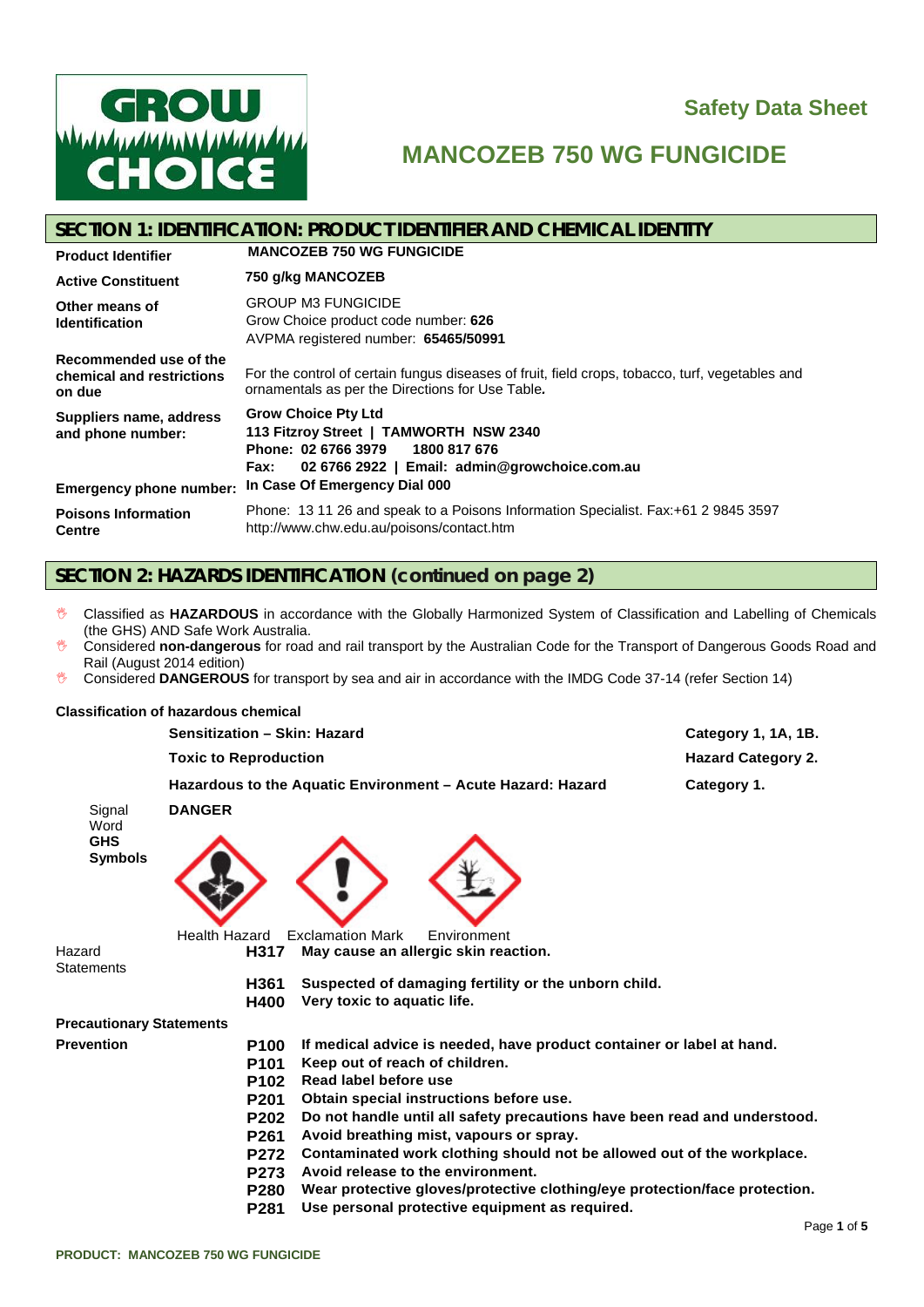| Response        |               | P302 + P352 IF ON SKIN: Wash with plenty of soap and water.                                       |
|-----------------|---------------|---------------------------------------------------------------------------------------------------|
|                 | $P308 + P313$ | IF exposed or concerned: Get medical advice/attention:                                            |
|                 | <b>P321</b>   | Specific treatment (see Safety Directions on the product label).                                  |
|                 | $P333 + P313$ | If skin irritation or rash occurs: Get medical advice/attention.                                  |
|                 | <b>P363</b>   | Wash contaminated clothing before reuse.                                                          |
|                 | P391          | Collect spillage.                                                                                 |
| <b>Storage</b>  | P403+P235+P2  | Store in a well-ventilated place. Keep cool. Keep container tightly closed.                       |
|                 | 33            |                                                                                                   |
|                 | <b>P405</b>   | Store locked up                                                                                   |
| <b>Disposal</b> | <b>P501</b>   | Dispose of contents and container in accordance with local, regional and national<br>regulations. |

#### **SECTION 3: COMPOSITION AND INFORMATION ON INGREDIENTS**

| <b>Chemical</b><br>ingredients:                         | <b>Component</b>                      | <b>CAS No</b>   | <b>Concentration</b><br>% |
|---------------------------------------------------------|---------------------------------------|-----------------|---------------------------|
| <b>CAS number and</b><br>other unique                   | Mancozeb                              | 8018-01-7       | 75                        |
| identifiers:<br><b>Concentration of</b><br>ingredients: | Other ingredients, Including<br>water | (non-hazardous) | balance                   |

#### **SECTION 4: FIRST AID MEASURES**

**In Case Of Emergency Dial 000 and/or Poisons Information Centre: Phone: 13 11 26 and speak to a Poisons Information Specialist. Take this SDS and or DFU/Label with you or when calling the Poisons Information Centre**.

#### **Description of necessary first aid measures**

| <b>Swallow</b> | If swallowed and if more than 15 minutes from a hospital DO NOT induce vomiting. Seek immediate<br>medical advice. Avoid giving alcohol.                           |
|----------------|--------------------------------------------------------------------------------------------------------------------------------------------------------------------|
| Eye:           | If product gets in eyes, brush granules away from eyes, wash it out immediately with water for at least<br>15 minutes holding eyes open. . Seek medical attention. |
| Skin:          | Remove contaminated clothing and wash affected areas thoroughly with soap and water.                                                                               |
| <b>Inhaled</b> | Move affected person to fresh air and keep at rest until recovered. Seek urgent medical attention if skin<br>is irritated.                                         |
|                | Symptoms caused by exposure                                                                                                                                        |
|                | Irritation of skin, eyes and respiratory tract.                                                                                                                    |
|                | Skin sensitization.                                                                                                                                                |
|                | Chronic skin disease has been observed in occupationally exposed workers.                                                                                          |
|                | Inhalation: Cough. Sore throat.                                                                                                                                    |
|                | Skin: Redness.                                                                                                                                                     |
|                | Eyes: Redness. Pain                                                                                                                                                |

**Medical Attention and Special Treatment**

Mancozeb has low acute oral and dermal toxicity. There is no specific antidote available. Treat symptomatically

Ingestion: Diarrhea. Nausea. Vomiting.

#### **SECTION 5: FIRE FIGHTING MEASURES**

**Specific Hazard:** Generally considered a low risk.

**Extinguishing media:** Extinguish fire using carbon dioxide, foam or dry agent. If not available, use water fog or fine water spray but ensure all runoff is contained. Contain all runoff.

**Hazards from combustion products:** On heating, product will emit irritating and toxic fumes. The formation of hydrogen sulphide, carbon disulphide, sulphur oxides and carbon oxides can be expected in a fire situation. Finely dispersed particles may form explosive mixtures in air.

**Precautions for fire-fighters and special protective equipment:** Isolate fire area. Evacuate downwind residents. Do not breathe smoke or vapours generated. Fire fighters should wear full protective gear, including self-contained breathing apparatus (AS/NZS 1715/1716). Keep unnecessary people away. If it can be done safely, remove intact containers from the fire. Otherwise, use water spray to cool them. Bund area with sand or earth to prevent contamination of drains or waterways. Dispose of fire control water or other extinguishing agent and spillage safely later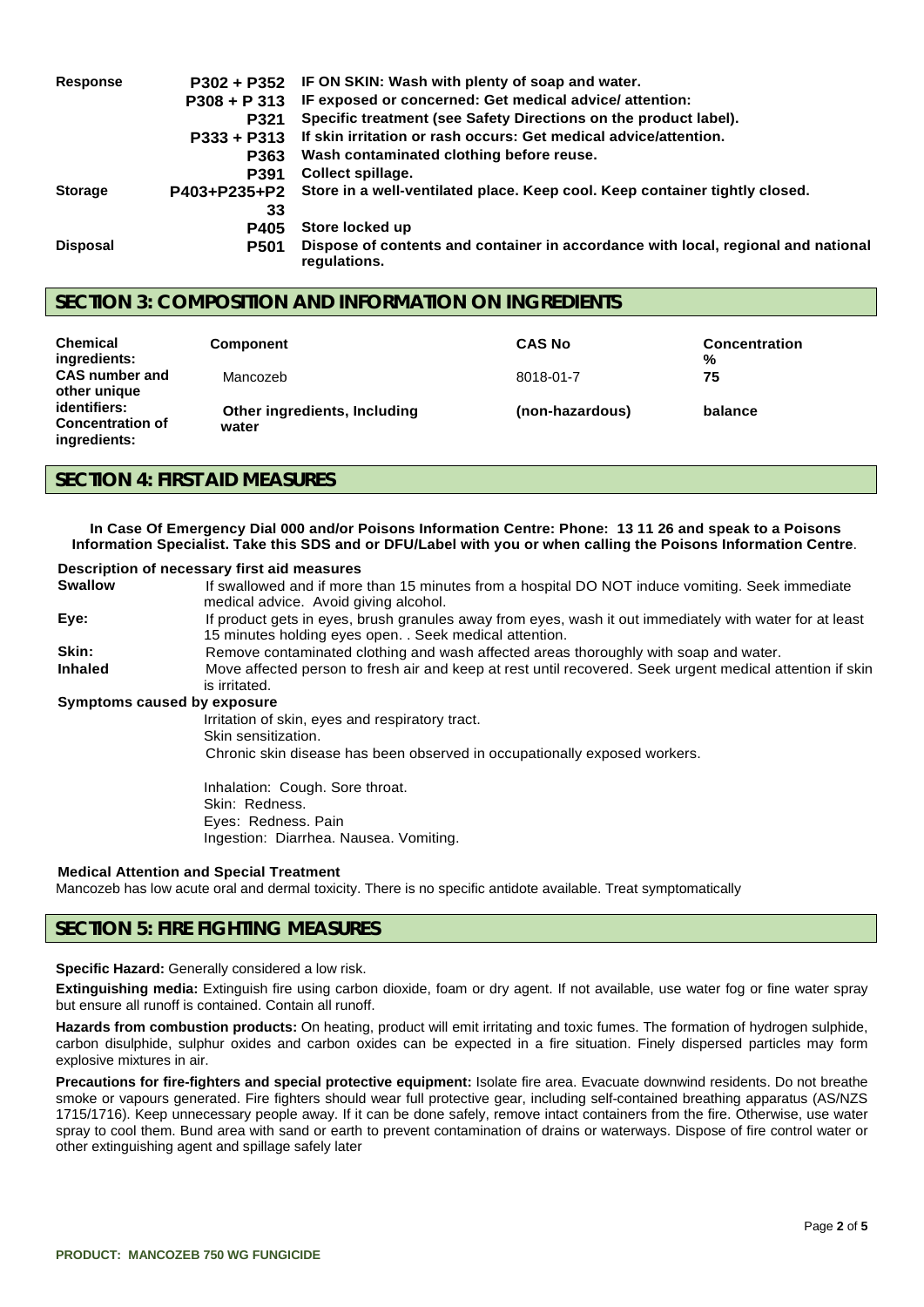# **SECTION 6: ACCIDENTAL RELEASE MEASURES**

| Personal<br>precautions.<br>protective<br>equipment and<br>emergency<br>procedures | In case of spillage it is important to take all steps necessary to:<br>Avoid contact with the spilled material or contaminated surfaces. Extinguish or remove any sources of<br>ignition. When dealing with spills do not eat, drink or smoke and wear protective clothing and<br>equipment. Keep people and animals away. Prevent spilled material from entering drains or<br>watercourses.        |
|------------------------------------------------------------------------------------|-----------------------------------------------------------------------------------------------------------------------------------------------------------------------------------------------------------------------------------------------------------------------------------------------------------------------------------------------------------------------------------------------------|
| Environmental<br>precautions                                                       | Do not allow to get into surface water, drains and ground water. If the product contaminates rivers and<br>lakes or drains inform respective authorities.<br>Reposition any leaking containers so as to minimise leakage. Dam and absorb spill with an absorbent<br>material (eg sand or soil). Shovel the absorbed spill into drums                                                                |
| Methods and<br>materials for<br>containment and<br>cleaning up                     | Contain spill and absorb with earth, sand, clay, or other absorbent material. Collect and store in<br>properly labelled, sealed drums for safe disposal. Deal with all spillages immediately.). Clean<br>contaminated floors and objects thoroughly, observing environmental regulations If contamination of<br>drains, streams, watercourses, etc. is unavoidable, warn the local water authority. |
| Reference to other<br>sections                                                     | Information regarding safe handling see section 7.<br>Information regarding personal protective equipment see section 8.<br>Information regarding waste disposal, see section 13.                                                                                                                                                                                                                   |

#### **SECTION 7: HANDLING AND STORAGE**

| <b>Precautions for</b><br>safe handling                                      | Safe work practices are recommended.<br>Avoid contact with eyes and skin.<br>When opening the container and preparing spray wear appropriate PPE (refer Section 8).<br>Do not spray under high wind conditions.<br>Hygiene measures:<br>When using products, do not eat, drink or smoke.<br>Contaminated work clothing should not be allowed out of the workplace.<br>Wash hands thoroughly with soap and water after use and before eating, drinking, smoking/using<br>tobacco, chewing gum, using the toilet or applying cosmetics. |
|------------------------------------------------------------------------------|---------------------------------------------------------------------------------------------------------------------------------------------------------------------------------------------------------------------------------------------------------------------------------------------------------------------------------------------------------------------------------------------------------------------------------------------------------------------------------------------------------------------------------------|
| <b>Conditions for safe</b><br>storage, including<br>any<br>incompatibilities | After each day's use, wash gloves, face shield or goggles and contaminated clothing.<br>Avoid contact with eyes and skin.<br>Keep out of reach of children, unauthorised persons and animals.<br>Store in tightly sealed original containers in a dry secure place away from fertilizers, feed and food.<br>Store out of direct sunlight and extreme temperature.<br>Always read the label and any attached leaflet before use.                                                                                                       |

# **SECTION 8: EXPOSURE CONTROLS AND PERSONAL PROTECTION (continued on page 4)**

#### **Exposure Standards: 8018-01-7 Mancozeb**

NES TWA: 1 mg/m<sup>3</sup> as mn

**Appropriate engineering controls** Keep containers closed when not in use. No special engineering controls are required, however make sure that the work environment remains clean and that dust is minimised. **Exposure Guidelines:** No exposure guidelines have been established for this product by Safe Work Australia. **Biological Limit Values:** No biological limit allocated. **Personal protective equipment (PPE):** When opening the container, preparing the spray wear cotton overalls buttoned to the neck and wrist and a washable hat, elbow length PVC chemical resistant and face shield or goggles. When using the prepared spray, wear cotton overalls buttoned to the neck and wrist and a washable hat and optional once chemical is prepared for use, elbow length PVC chemical resistant and face shield or goggles if protected from spray drift/contamination. Face and Eye Protection: Face shield or goggles. Clothing: Cotton overalls buttoned to the neck and wrist (or equivalent clothing) and a washable hat. Gloves: Elbow-length chemical resistant PVC gloves. Respiratory: If airborne concentrations are likely to exceed the exposure standards above or if exposed to dust, an AS/NZS 1715/1716 approved respirator should be worn. Recommended to use Australian and New Zealand Standard PPE: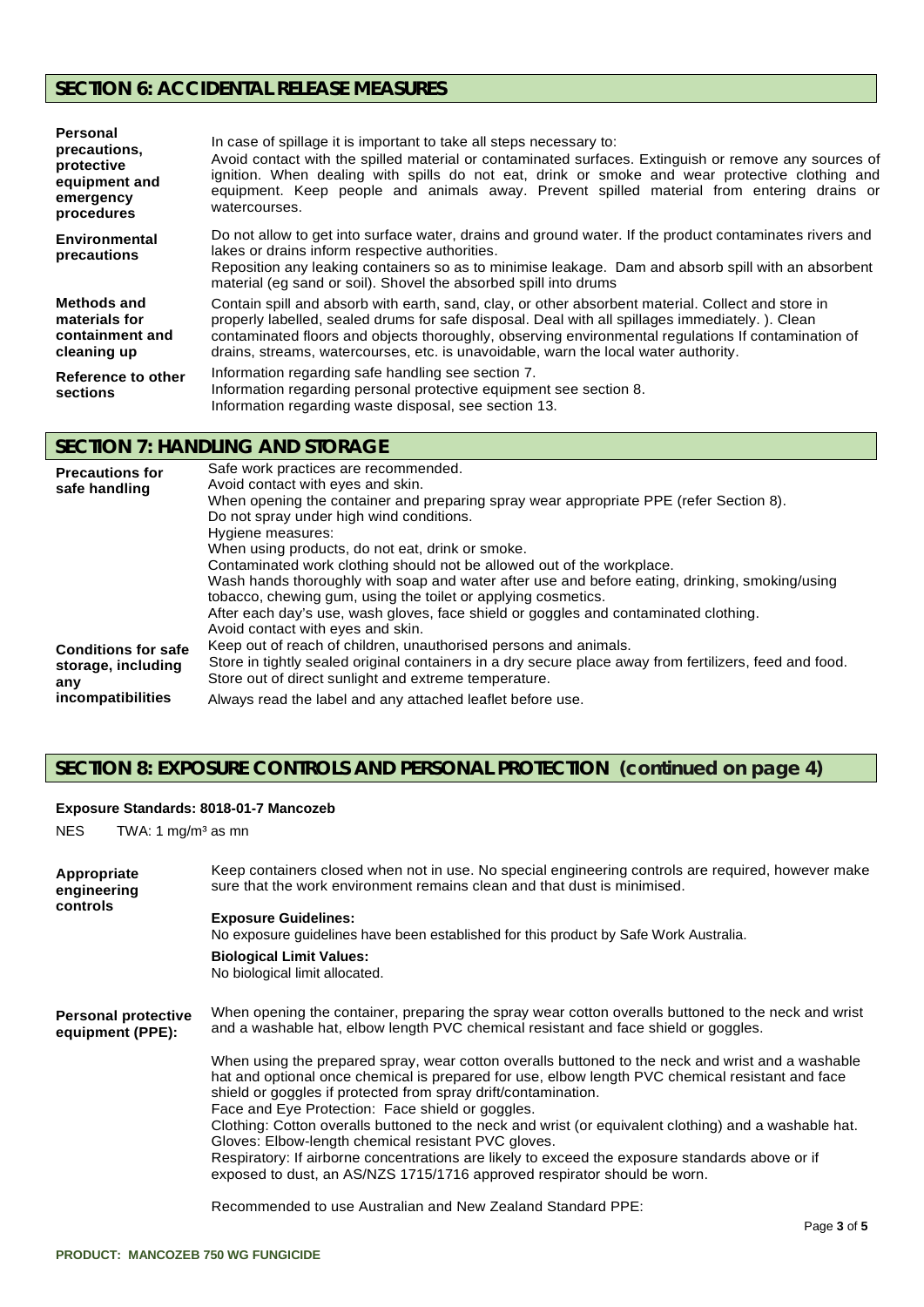Overalls **AS 3765, Clothing for protection against Hazardous chemicals**<br>AS/NZS 2161. Industrial safety gloves and mittens (no AS/NZS 2161, Industrial safety gloves and mittens (not electrical and medical gloves) Goggles and face shield As/NZS 1337, Eye protectors for industrial applications.<br>Footwear MS/NZS 2210, Occupational protective foom Footwear **AS/NZS 2210, Occupational protective footwear**<br>AS NZS 1715 Selection, Use and Maintenance of Respirate AS NZS 1715 Selection, Use and Maintenance of Respiratory Protective **Devices** 

**Requirements Concerning Training**

AS/NZS 1716, Respiratory Protective Devices

Check State and/or Territory regulations that require people who use pesticides in their job or business to have adequate training in the application of the materials.

## **SECTION 9: PHYSICAL AND CHEMICAL PROPERTIES**

| Appearance:                 | Yellow to brown coloured granules.          |
|-----------------------------|---------------------------------------------|
| Odour:                      | Musty, sulphurous type odour.               |
| <b>Boiling point:</b>       | Not applicable – solid at room temperature. |
| Freezing point:             | Not applicable – solid at room temperature. |
| <b>Specific Gravity:</b>    | No data.                                    |
| <b>Solubility in Water:</b> | Disperses in water.                         |
| pH:                         | No data available.                          |
| <b>Flammability:</b>        | Not flammable.                              |
| <b>Corrosive hazard:</b>    | Not available.                              |
| Flashpoint (°C):            | Not flammable.                              |
| <b>Poisons Schedule:</b>    | This product is a Schedule 5 (S5) poison.   |
| <b>Formulation type:</b>    | Water Dispersible Granule.                  |
|                             |                                             |

## **SECTION 10: STABILITY AND REACTIVITY**

**Chemical Stability:** Product is considered stable in ambient conditions for a period of up to 2 years after manufacture. Product must be used within 2 years of manufacture.

**Conditions to avoid:** Do not store for prolonged periods in direct sunlight. Keep away from moisture, heat and flames. **Incompatible materials:** Strong acids and oxidising agents.

**Hazardous decomposition products:** When involved in a fire will emit toxic and noxious fumes containing hydrogen sulphide, carbon disulphide, sulphur oxides and carbon oxides.

**Hazardous reactions:** No particular reactions to avoid. Hazardous polymerisation is unlikely to occur.

# **SECTION 11: TOXICOLOGICAL INFORMATION (continued on page 5)**

| <b>Toxicology Information</b>                                            | No harmful effects are expected if the precautions on the label and this MSDS are followed.                                                                                                                                                                   |
|--------------------------------------------------------------------------|---------------------------------------------------------------------------------------------------------------------------------------------------------------------------------------------------------------------------------------------------------------|
| <b>Acute Toxicity - Oral</b><br><b>Acute Toxicity -</b><br><b>Dermal</b> | LD50 (rat) >5000 mg/kg for mancozeb technical<br>LD50 (percutaneous, rat) $>2,000$ mg/kg for mancozeb                                                                                                                                                         |
| Acute Toxicity - Inhalation LC50 (rat) (4hr) 5.14 mg/l                   |                                                                                                                                                                                                                                                               |
| Ingestion                                                                | The concentrate is of low toxicity if swallowed.                                                                                                                                                                                                              |
| <b>Inhalation</b>                                                        | Inhalation of dust may result in respiratory irritation.                                                                                                                                                                                                      |
| <b>Skin</b>                                                              | May cause sensitisation by prolonged skin contact.                                                                                                                                                                                                            |
| Eye                                                                      | May irritate the eyes.                                                                                                                                                                                                                                        |
| <b>Reproductive Toxicity</b>                                             | Evidence from animal studies suggests the potential for developmental toxicity on repeated or<br>prolonged exposure.                                                                                                                                          |
| <b>Chronic Effects</b>                                                   | Prolonged exposure to dust or mists containing manganese compounds can cause progressive<br>poisoning. The signs and symptoms are apathy, loss of balance and weakness. More advanced<br>poisoning may show evidence of central nervous system disturbance.   |
| <b>Skin</b>                                                              | Mild to moderate skin irritant.                                                                                                                                                                                                                               |
| corrosion/irritation                                                     |                                                                                                                                                                                                                                                               |
| <b>Human Effects</b>                                                     | Prolonged and repeated exposure can occasionally cause skin irritation, conjunctivitis and<br>bronchitis.                                                                                                                                                     |
| <b>Other Information</b>                                                 | May cause sensitisation by inhalation or skin contact.<br>The Australian Acceptable Daily Intake (ADI) for mancozeb for a human is 0.006 mg/kg/day, set<br>for the public for daily, lifetime exposure. This is based on the NOEL of 0.6 mg/kg/day, the level |